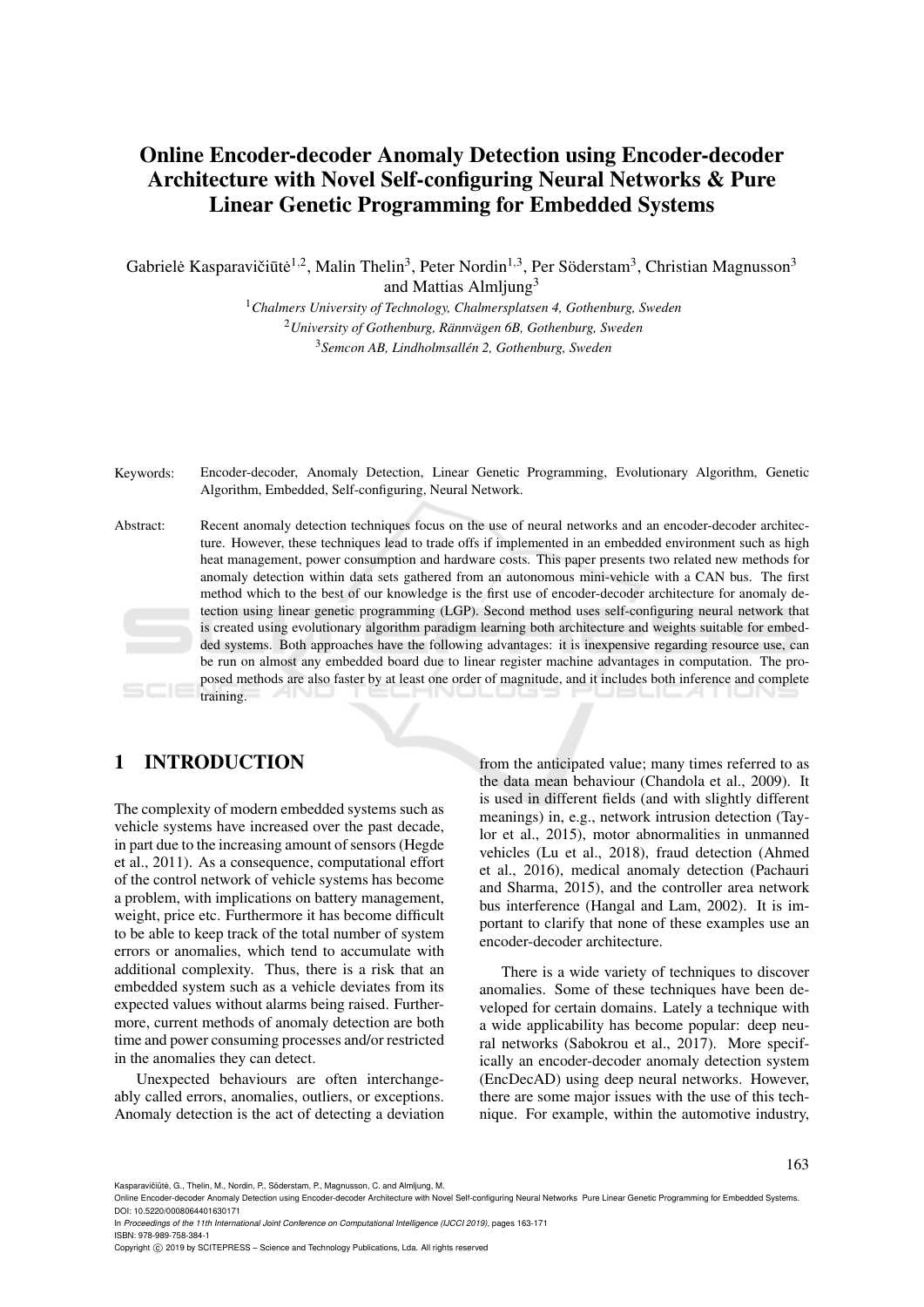$\neg N$ 



Figure 1: Crossover example in linear genetic programming.

to be able to have a capable deep neural network architecture in a vehicle requires high power consumption and thus, creates a heating, price and efficiency issue.

As a result, this paper introduces the first encoderdecoder anomaly detection system (EncDecAD) using linear genetic programming (LGP) where the trained model is run on an embedded device. Additionally, this paper showcases an embryo of evolutionary technique in self-configuring neural networks and simultaneous training as a variant of the first linear genetic programming method. Vehicle data for both experiments was obtained from an autonomous mini-vehicle that was run on different tracks; the first time the mini-vehicle had no abnormalities, the second time the suspension was loosened on the vehicle to create an anomaly in the data; the third time the vehicle had a resistor soldered in series with the battery of the vehicle. The results show promising potential for the presented techniques.

## 2 RELATED WORK

#### 2.1 Linear Genetic Programming

Linear genetic programming (LGP) is an artificial intelligence technique that uses a sequence of simple instructions to solve a problem (Banzhaf et al., 1998). The problem with this solution is finding the best function that represents the given data. The ability to find the correct function to solve the problem depends on the expressiveness of the instructions and the evolutionary methods. LGP has a wide application domain, e.g., it has been used in prediction of hydrological processes (Mehr et al., 2013), software optimization (Langdon and Harman, 2015), feature learning for image classification (Shao et al., 2014), and miniature robot behaviours(Nordin and Banzhaf, 1995).

LGP is built on Darwin's principle of natural selection and evolution (Banzhaf et al., 1998). A population is created with random individuals that compete against each other by applying a chosen fitness function. It has been an established practice to use a standard fitness function. This means that the closer the

fitness value is to zero, the better an individual scores among the population. The evolutionary concepts in LGP include selection, mutation, and crossover, and are defined as follows:

*Representation*: LGP utilizes an imperative programming concept which is composed of a set of registers and basic instructions. Execution of the individual respects the order of instructions. The basic example of such an instruction is  $a = b + c$ , where *a*, *b*, and *c* are all variables. In this case, *a* is the register that is being written to, *b* and *c* are operands that are separated by an operator *+*. In genetic algorithm terms, one instruction is called a gene. This example shows a 3-register (*a*, *b*, *c*) instruction, where it operates on two arbitrary variables (*b* and *c*). Operands can be swapped with constants, e.g.,  $a = 5 + c$ . These constants belong to what is known as the terminal set. The collection of operators that can be selected is known as the function set. Chromosome or individual is a number of instructions followed one after another, e.g.,  $(a = b + c, b = a - c, a = 2 * a)$ .

*Initialization*: The number of initialized individuals is chosen by the population size. Each individual has a set length. Individuals (usually) consist of ineffective instructions that have no impact on the end fitness value, e.g.,  $a = a + 0$ . Such instructions are called introns.

*Selection Operators*: One of the most popular selection operator is called the steady-state tournament selection. In this selection usually four tournament members are chosen randomly from the population. They compete among each other and the two best individuals are retained and taken to the crossover and mutation methods. The children received after the previously discussed methods overwrite the losers in the tournament and take their respective positions in the population. The advantage of the steady-state tournament selection is that it does not require individual comparison among all individuals in a population. The experiment ran for EncDecAD utilizes this tournament selection.

*Variation Operators*: There are a few variation operators. In crossover, two individuals (sometimes called parents) are chosen and portions of each individual are exchanged. Figure 1 shows an example of a one point crossover. The idea behind mutation is that any component of the instruction (destination register, operands, and operator) can be changed for another alternative. If the operator is changed into one of the possible alternatives, then these substitutes are called function sets. The most basic function sets include multiplication, summation, division, and subtraction. For example, in the following instruction  $a = a + b$ , the operator can be randomly assigned to division,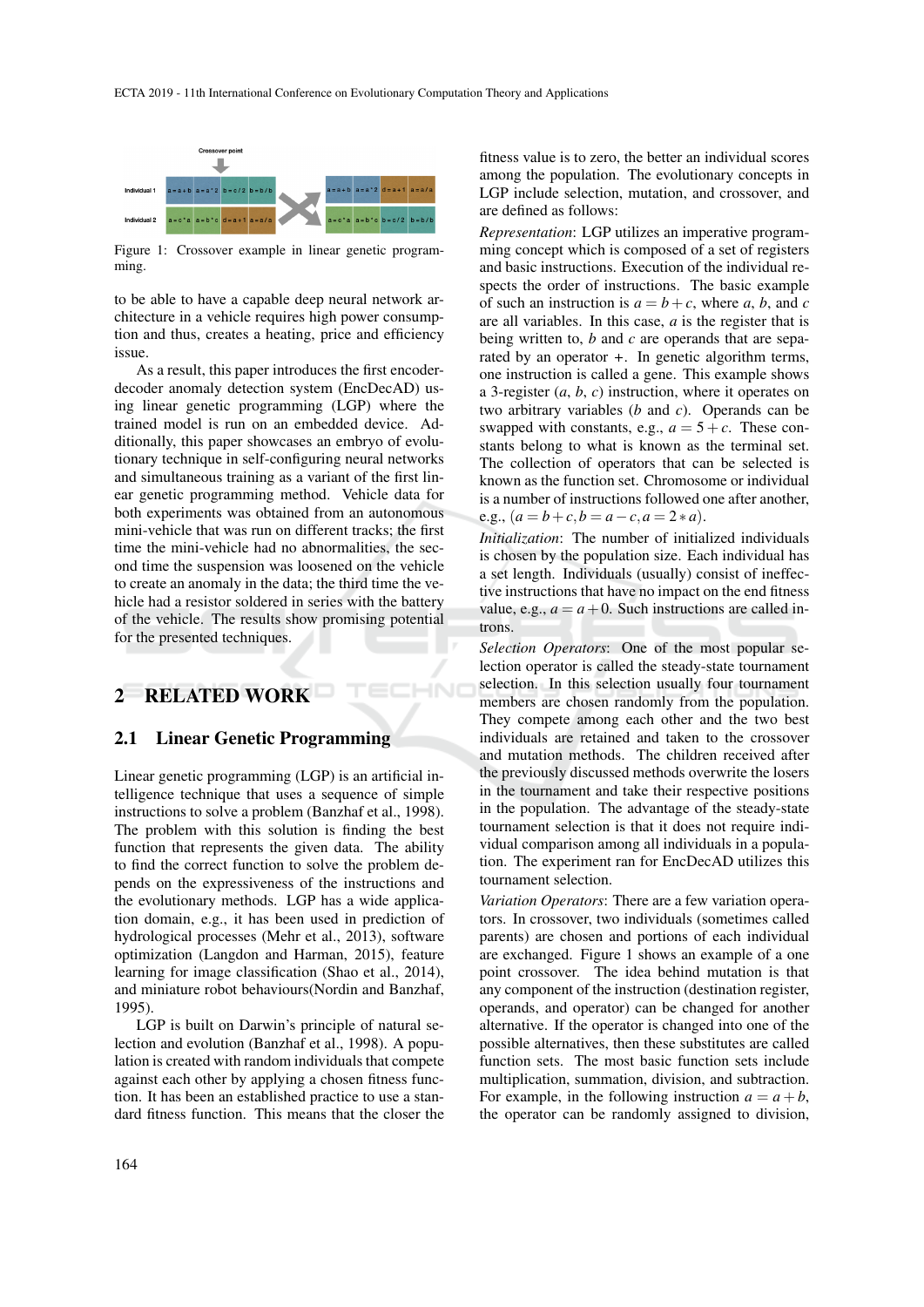Online Encoder-decoder Anomaly Detection using Encoder-decoder Architecture with Novel Self-configuring Neural Networks Pure Linear Genetic Programming for Embedded Systems



Figure 2: An example of encoder-decoder architecture based on (Cho et al.,  $2014$ ).

thus the instruction becomes  $a = a/b$ . The probabilities of both, crossover and mutation, are distinct parameters often called *pCross* and *pMut* respectively.

## 2.2 Encoder-decoder Anomaly **Detection**

The proposed anomaly detection techniques are based on an autoencoder (see fig. 2). It has two parts: encoder and decoder, which are used to learn and reconstruct the behaviour of the chosen system and later use the reconstructed error to expose an anomaly (Malhotra et al., 2016). In some literature this is also referred to as a deviation based anomaly detection (An and Cho, 2015). The input data of an autoencoder is also the target data. Therefore, at first an autoencoder is run on normal data sequences that have no anomalies. Later on, when the model has learned the normal behaviour of the system, the same model is run on data that has anomalous sequences. Thus, an autoencoder is trained by unsupervised learning.

There are different techniques to perform anomaly detection, one being neural networks (Xu et al., 2015; An and Cho, 2015; Tsai et al., 2009).

## 2.3 Neural Network Architecture Evolution

Neural network architecture is defined by the design of how many neurons (circles) are connected together by synapses (lines) (see fig. 3). The function *f* is an activation function. For example, *ReLu* is an activation function, where  $y = max(0, x)$ . This means that any value below zero will be zero after running activation function and any number above zero is returned. Weights are described as a unit that determine the strength of each connected synapse. Bias is an additional unit that modifies the output. Different type of neural network usage brought strong results in various



Figure 3: An example of a traditional neural network, based on (Hsu et al., 1995).

disciplines such as diagnosis of myocardial infarction (Baxt, 1991), speech recognition (Mikolov et al., 2010), engine fault detection (Ahmed et al., 2015). Other researchers have evolved the architecture of neural networks with promising outcome (Rawal and Miikkulainen, 2018; Assunção et al., 2018; Miikkulainen et al., 2019; Dabhi and Chaudhary, 2015). A portion of these papers show recent work on training the weights and biases with evolutionary systems (Tsai et al., 2006; Zhang and Suganthan, 2016). Another research shows examples of evolving neural network architecture (Such et al., 2017). Finally, some authors have achieved successful showcases of using evolutionary approaches to find both architectures and weights (Schaffer et al., 1992; Koza and Rice, 1991).

## 3 EXPERIMENTAL VALIDATION

This paper studies two EncDecAD methods that utilize evolutionary techniques. The first method uses LGP and was executed both offline and online while the second method uses self-configuring neural network that is created using evolutionary paradigms. The offline training means that the training has been conducted on a laptop while the validation has been run on the embedded device. Online training means that both the training and the validation have been performed on the embedded device.

The suggested method for anomaly detection is much faster than a conventional tuned neural network alternative. The neural network with autoencoder architecture was chosen to solve the same issue. It had the following dimensionality of hidden layers: [19, 15, 11, 7, 3, 7, 11, 15, 19]. The neural network was created using Tensorflow. Its parameters are as follows: ReLu activation function, loss function RMSE, learning rate 0.01, with enabled dropout. This neural network's architecture requires 1187 calculations to evaluate a new input, while our proposed method requires maximum 50 (after the introns were removed). Thus our proposed anomaly detection method is at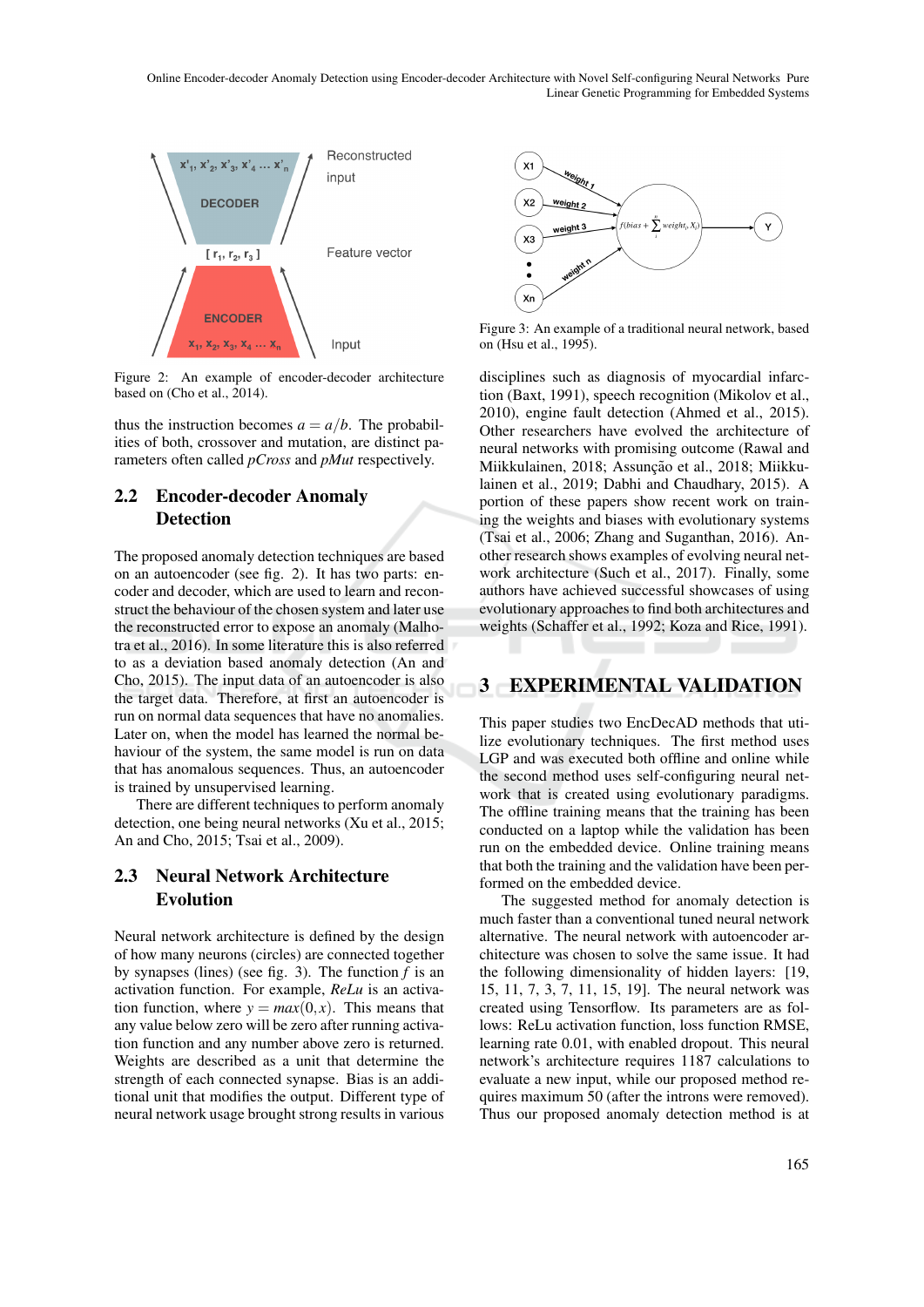least 20 times faster.

Furthermore, one of the motivations to use the combination of encoder-decoder architecture and linear genetic programming is that it does not require a high power supply, costly computer, labeling of the data, nor it produces heating problems due to it's speed.

Authors of this paper propose a method to evolve weights and the architecture using a self-configuring neural network. As the results later in this paper show, the proposed technique is efficient to execute due to the use of simple instructions compared to running advanced structures like lists in computer systems that take long time. The parameters for the experiments have been chosen after a comparison within a few runs.

The online (i.e., on-board) experiments were run on a single board computer called STM32-F407. This development board has the following features; STM32F407ZGT6 Cortex-M4 210 DMIPS, 1MB Flash, and 196KB RAM (Olimex, 2018).

#### 3.1 Collection of Data

The data used for training and testing of the proposed anomaly detection model was gathered from a selfdriving mini-vehicle. The used mini-vehicle was fully equipped with sensors and a CAN bus (a vehicle bus standard) just like its real-size counterpart (Di Natale, 2000). The vehicle completed a total of 12 runs, each time with a randomized route where the vehicle exhibited both different speeds and various sharp and wide turns.

Twelve runs of approximately 3 min duration each were done with an induced anomaly. The anomaly data consists of two data sets: one where the designed error was produced by loosened suspension on one of the front wheels, and another with a resistor soldered in series with the battery of the vehicle.

The collected data included the following variables: temperature, battery current, motor current, battery voltage, speed, roll, pitch, yaw, three accelerometer values, three gyroscope values, three magnetometer values, tachometer, and commanded steering angle.

#### 3.2 Validation through Offline Training

This subsection describes the settings used in the initial experiment validation, where the training has been applied offline. This step has been done as a proof of concept.

The first step to designing an autoencoder with LGP is to choose the common parameters for the

model. Table 1 lists the parameters for all the runs. The fitness function chosen for the autoencoder can be followed in equations 1, 2, and 3. The individual length size is divided into two parts: encoder and decoder. Hereby the first half of the individual, i.e., 1500 instructions, is used to find the proper encoder values while the other half of the individual utilizes the previously found encoder values with the goal to reconstruct the original input-values.

$$
ES_x = \alpha \sum_{i=1}^{p}EncoderValue_i \tag{1}
$$

$$
RE_x = \sqrt{\frac{1}{k} \sum_{i=1}^{k} (X_i - X'_i)^2} + ES_x \tag{2}
$$

$$
Fitness = \frac{1}{n} \sum_{i=1}^{n} RE_i
$$
 (3)

where:

- *ES* is the encoder-sum.

- *p* is the number of encoder registers.

 $-\alpha$  is the chosen number which provides a weight to the feature vector.

- *EncoderValue*<sup>*i*</sup> is the element in the feature vector (see fig.2).

- *RE* is the row error, where row is the input array. *k* is the number of decoder registers.

 $-X_i$  is the decoder register *i*.

 $-X'_i$  is the groundtruth value of the register *i*.

- *n* is the number of input rows/arrays.

In other words, when an individual receives the first row of the input array, it only executes half of instructions of one individual. Since the chosen encoder register number in the presented example is 3, the encoder-sum adds the first 3 values of the output which is equal to the first equation. Then these first three values are saved and the other register values are set to zero (in the presented example this becomes the decoder register's array). This allows the second half of the individual to fill the rest of the values itself. When this is done, the second equation is used where it calculates the root mean squared error of the calculated decoder register's value and the input value, i.e., groundtruth value. The addition of the encodersum in the second equation plays a role. By providing the encoder-sum to this equation, it indicates to the fitness function that the encoder values need to be significant. If this was not be added, the autoencoder would not work, since the feature vector would be random numbers that do not provide anything to the fitness function. Finally, when all row errors have been calculated the total fitness for the individual is the average of these errors, see equation 3. This implies that the closer the output values are to the input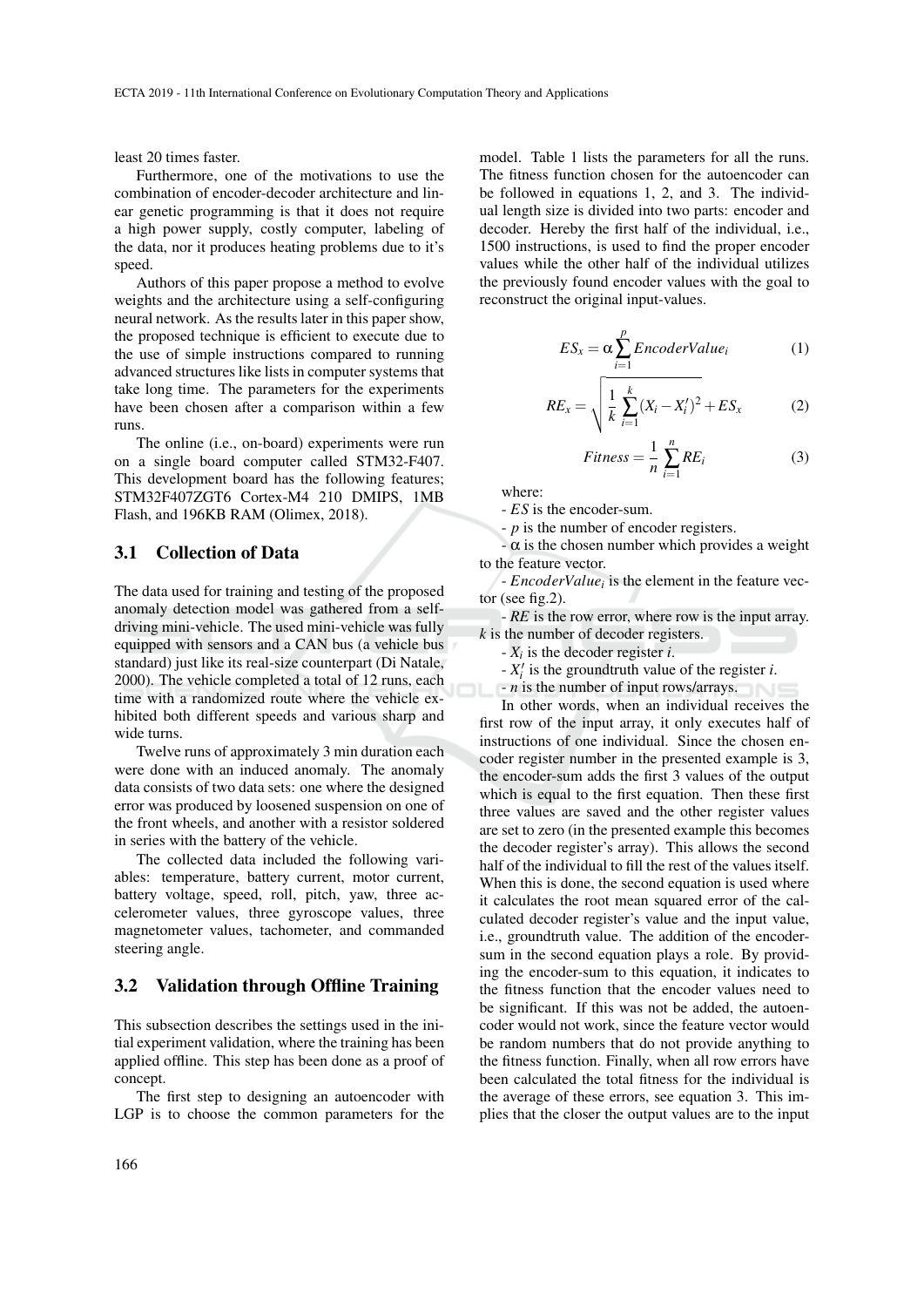| Parameter                    | Offline training settings<br>Online training settings |                         |  |
|------------------------------|-------------------------------------------------------|-------------------------|--|
| <b>Fitness function</b>      | Standardized, RMSE                                    | Standardized, RMSE      |  |
| Terminal set                 | $[-5, 5]$                                             | $[-1, 1]$               |  |
| <b>Function</b> set          | $+, -, *, /$                                          | $+, \, \cdot, \,$ *     |  |
| Safe division enabled?       | <b>Yes</b>                                            | N <sub>o</sub>          |  |
| Number of encoder registers  | 3                                                     | 3                       |  |
| Number of decoder registers  | 19                                                    | 19                      |  |
| Population size              | 50                                                    | 50                      |  |
| Crossover probability        | 0.6                                                   | $\overline{0.6}$        |  |
| Mutation probability         | 0.05                                                  | 0.05                    |  |
| Selection                    | Steady-state tournament                               | Steady-state tournament |  |
| Number of tournament members | 4                                                     |                         |  |
| Termination criteria         | None                                                  | None                    |  |
| Individual length            | 3000                                                  | 50                      |  |
| Undefined constant           | 1000000                                               | None                    |  |
| Alpha                        | 0.01                                                  | 0.01                    |  |

Table 1: LGP parameters used in two scenarios: the validation through offline training and validation through an online (on-board) embedded training.

values the closer the autoencoder fitness value will be to zero.

The function set included a safe division (Brameier and Banzhaf, 2007). This means that if an instruction includes a division by zero, it sets the source register to an undefined constant. In this experiment's case that constant is 1000000.

Termination criteria is set to none as the algorithm was allowed to run the set number of generations instead of stopping it when it reached some value of fitness function. This enabled the algorithm to reach its best fitness function without making any assumptions.

The training part of the initial anomaly detection system was executed on a computer with the following specifications: Intel(R) Core(TM) i7-6820HQ CPU @ 2.70GHz, 16.0 GB installed memory (RAM), 64-bit Operating System, Windows 10 OS. The training model was written in Python 3.6. It was trained on half of the gathered data. The other half of the data was left for validation.

## 3.3 Validation through On-board Embedded Training

After the initial experiment was demonstrated to uphold the concept behind EncDecAD using evolutionary programming, the next step was to enable not only the testing part, but also the *training part* on the embedded device.

The fitness function is the same as used in the validation through the offline training experiment. However, there are some substantial differences in the chosen LGP parameters for this experiment (see table 1).

To start with, the individual was trained on a smaller set of data, i.e., 2000 input rows of data, since the on-board flash memory has a total storage space of 1MB, and the space that was allocated for training data was 384KB. Secondly, the function set does not include division. The reason for this approach is that division requires 2-12 cycles on a Cortex-M processor, while the other mathematical operations only require 1 cycle. Lastly, the individual length has been reduced to hold between 10 to 50 instructions.

The algorithm was developed in the C++ programming language. The algorithm was trained on the 70% of non-faulty data and validated on the other 30% of unseen non-faulty data. The data arrays were chosen randomly from a large pool of non-faulty data.

## 3.4 Validation through On-board Embedded Training using Evolutionary Approach to Neural **Networks**

This paper proposes a novel solution to anomaly detection. The idea behind it is to use an evolutionary approach to neural networks on the embedded device. The concept follows the familiar encoderdecoder anomaly detection architecture but this last experiment employs *virtual neural network* components in it. The evolutionary neural network is constructed as a restrained register machine and shares the advantages with the unconstrained LGP method but in addition generates a pure deep neural network which may be more easily integrated in some data science environments. What we do is that we restrain the functions set and grammar of the LGP in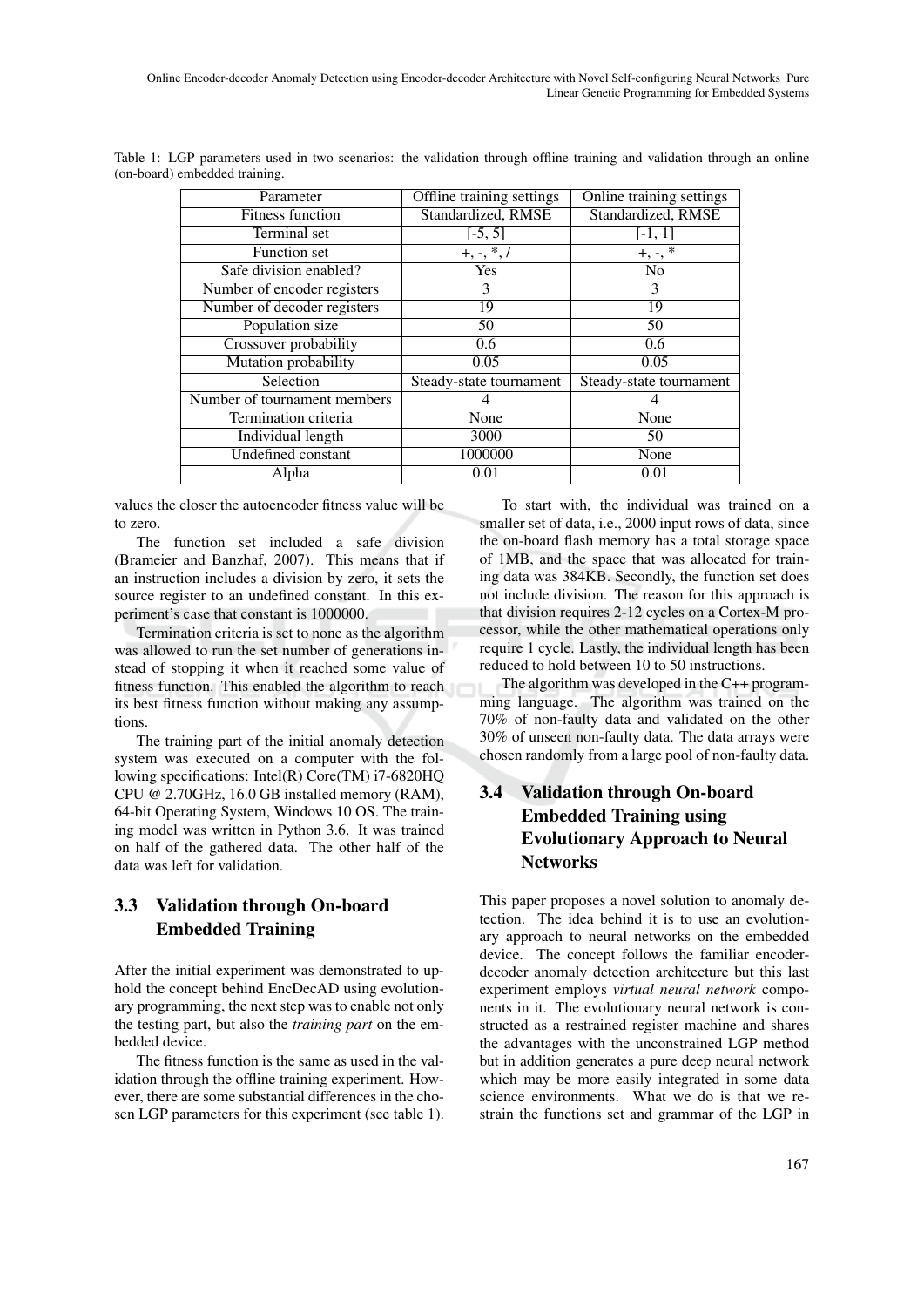such a way that everything that is produced is isomorphic to a standard neural network. Similarly any neural network can be expressed using this "register machine syntax". The motivation is twofold; first, many data-scientists are more comfortable using what can be shown to be equivalent to a neural network, and second, there may be advantages in the learning time of this constrained model as compared to the general linear genetic programming approach (Brameier and Banzhaf, 2001). The advantage of the neural model is pure speculation based on information-theoretic reasoning and some early runs but are by no means proven in this paper. The neural network approach is more of a teaser in need of further investigation.

The differences of this neural network approach as compared to the previous LGP approaches in this paper are as follows: to start with, instead of using the linear genetic programming instructions that are generic on the form  $a = b - c$ , the proposed method employs a different set of more constrained instructions. The instances are shown in the example instructions below.

$$
S_x = S_y + S_z \tag{4}
$$

$$
S_y = ReLu(S_x) * w_z + b_q \tag{5}
$$

 $w_z = w_x + w_y$  (6)

$$
w_z = w_x * w_y \tag{7}
$$
  

$$
b_q = b_x + b_y \tag{8}
$$

$$
b_z = b_x * b_y \qquad \qquad \boxed{0}
$$

where:

- *S* is a weighted sum.
- *w* is a weight.
- *b* is a bias.

-  $ReLu$  is an activation function, where  $y =$  $max(0, x)$ .

The weighted sum simply takes a register and adds it to another, see instruction 4. The instruction in 5 employs the activation function called rectifier, multiplies it by a randomly chosen weight and adds a bias. The last two instruction examples (see 8 and 9)

show the manipulation of weights, where the function set consists of only multiplication and summation and one of the weights has the possibility to change into a terminal set (a constant that belongs to the chosen range, e.g., see "Terminal set" in table 1).

Second difference compared to the online training settings experiment is that the individual size is increased from 50 to 200 where the first half manipulates the encoder-related data and the other half handles the decoder data.

Thirdly, self-configuring neural network approach initializes another vector with weights and biases. The usual number for weights is 3 and the values are chosen between  $[-1,1]$ . Biases are initialized in the same way. Lastly, the new approach was tested while running for 100 000 generations.

The neural network starts with the required vectors (weight and bias) initialization. The next step is to run an activation function on all of the starting registers in order to progress from the input layer to the hidden layer. After that any instruction takes place as described before. If an instruction employs the activation function, this is a very similar step to creating a new hidden layer in the neural networks (see fig. 3). When 100 instructions have been run, only the first three registers are kept and others are set to zero. This way the neural network keeps the same EncDecAD architecture. The last step in the decoder part is to run an activation function again just as it is done on a traditional neural network. An example of this approach is provided in the figure 4.

Given the provided weights and biases in the figure 4, the proposed evolutionary neural network follows the instructions on the right side of the figure. The numbers next to the instructions show their execution order in the figure. Let's assume the input layer consists of variables 3, 20, and -5. Due to simplification all weights are set to value 1 and bias is set to a value 0.1 (see the top blue box on the right of figure 4). The first three instructions  $((1) - (3))$  in the example are for running the activation function which resembles adding another neural network layer in the



Figure 4: An example of a proposed evolutionary approach to neural network.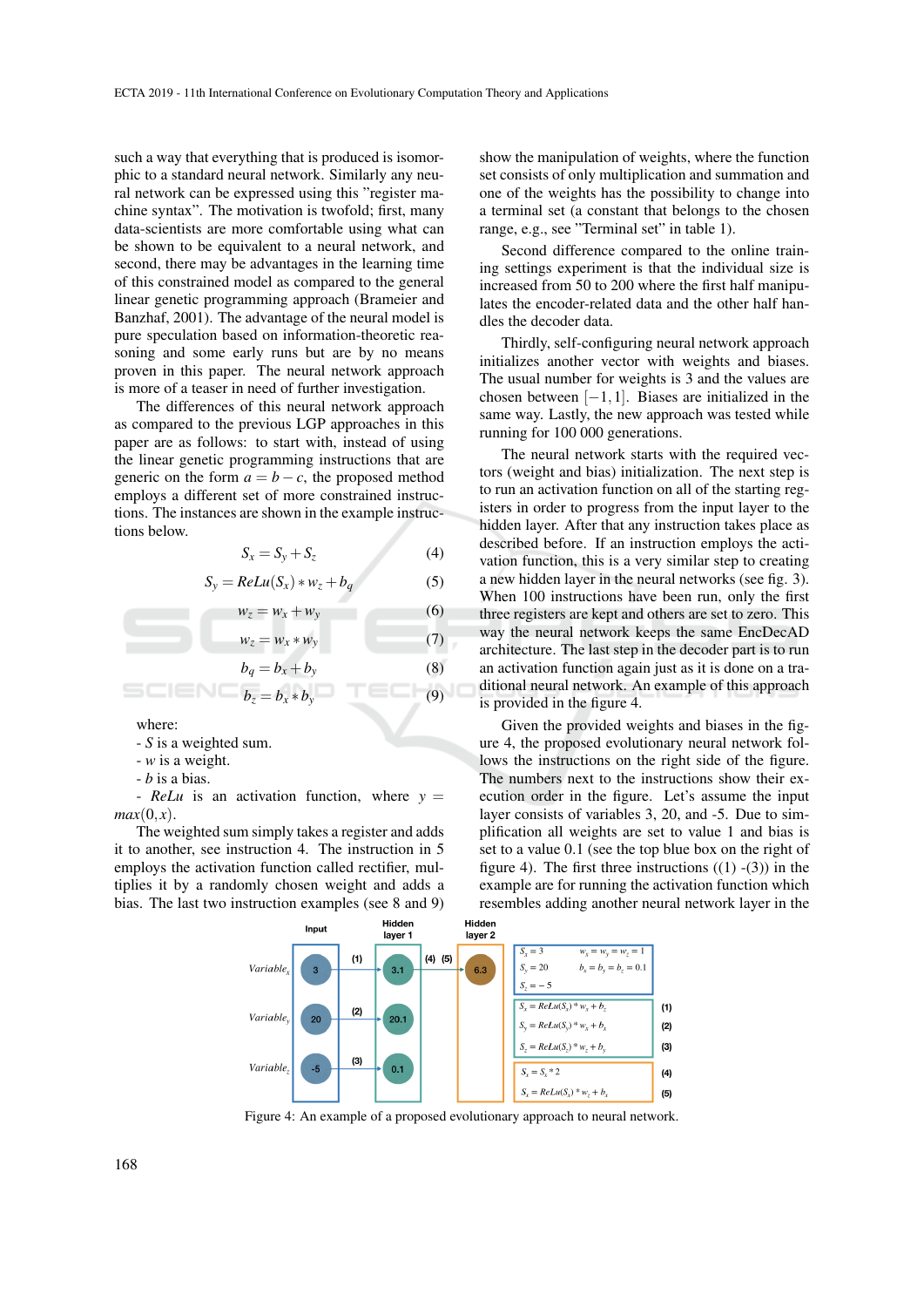Online Encoder-decoder Anomaly Detection using Encoder-decoder Architecture with Novel Self-configuring Neural Networks Pure Linear Genetic Programming for Embedded Systems

|                      |                         | Sample  | Standard  | Sample | Population mean     |
|----------------------|-------------------------|---------|-----------|--------|---------------------|
| Experiment           | Data set                | mean    | deviation | size   | with 95% confidence |
| Online training      | Validation data         | 2031    | 713       | 1000   | [1987, 2076]        |
|                      | Resistance testing data | 2406    | 715       | 1000   | [2362, 2450]        |
|                      | Suspension testing data | 2469    | 575       | 1000   | [2433, 2504]        |
| Online training with | Validation data         | 1153.72 | 486.84    | 1000   | [120, 1180]         |
| self-configuring     | Resistance testing data | 1513.12 | 397.81    | 1000   | [1490, 1540]        |
| neural network       | Suspension testing data | 1638.24 | 1180.20   | 1000   | [1570, 1710]        |

Table 2: Confidence intervals.



Figure 5: Fitness scores for loosen suspension data in offline training.

traditional scenario. Thus the input layer shown in blue color progresses to the first hidden layer 1 in the green color. For example, if the input variable is 3, then after executing the first instruction (1), the result is 3.1 (*ReLu*(3) retrieves value 3, which multiplied by 1 and added to 0.1, gives the result 3.1). Instruction (5) executes a multiplication using a neuron  $S<sub>x</sub>$  from the hidden layer 1. The only way to create another neural network layer is by running the activation function which is achieved by the last instruction (6).

### 4 RESULTS AND DISCUSSION

The data was processed as follows: when the best individual for the anomaly detection has been found, it has been stripped off the introns. This resulted in the individual that has been reduced in its size by over 120 times (from 3000 to 50). The next step was to do a validation test and run the individual on unseen non-faulty data. In the following step, the best individual is tested on the faulty unseen data (right side of the figures 5, 6, 7). This allows us to determine if the algorithm managed to find the anomaly. This step is executed on the embedded system (see section 3).

The initial step to check the validity of the results in offline training included displaying boxplots of both results: normal (validation) data and the faulty data (testing) of the loosened suspension data set. The non-overlapping notches indicate that the samples come from populations with different medians



Figure 6: Fitness scores in online training.

 $(\mu Validation = 23382, \mu Testing = 85367)$ . With a 95% confidence the validation population mean is between 23000 and 23800 while with the same 95% confidence the testing population mean is between 84600 and 86100 (see table 2).

The anomaly detection method presented in the online training made an assumption that the two data sets (faulty and normal) were adequately different from each other to be able to detect the anomaly. Furthermore, the distributions of all acquired data in this step followed a normal distribution. Therefore, Welch's t-test for independent samples following the normal distribution data was applied.

The hypothesis is that fitness scores obtained in the validation and testing differ significantly. The mean of suspension fault (testing) differed significantly to the mean of the normal validation data according to a Welch's t-test,  $t(1911.20) = -15.069$ , p  $<$  .001, n = 1000. The mean between validation  $(\mu = 2031.7)$  and suspension fault data ( $\mu = 2468.77$ ) is significant (see table 2).

The identical hypothesis was tested on the validation and resistance faulty data. The mean resistance fault differed significantly to the mean of normal validation data according to a Welch's t-test, t(1997.99)  $= -11.72$ ,  $p < .001$ ,  $n = 1000$ . The mean between normal validation ( $\mu$  = 2031.7) and suspension fault data  $(\mu = 2406.44)$  is significant.

Confidence intervals are also shown in figure 6. Since notches in all boxplots do not overlap, this concludes that the data in all three sets belong to different distributions.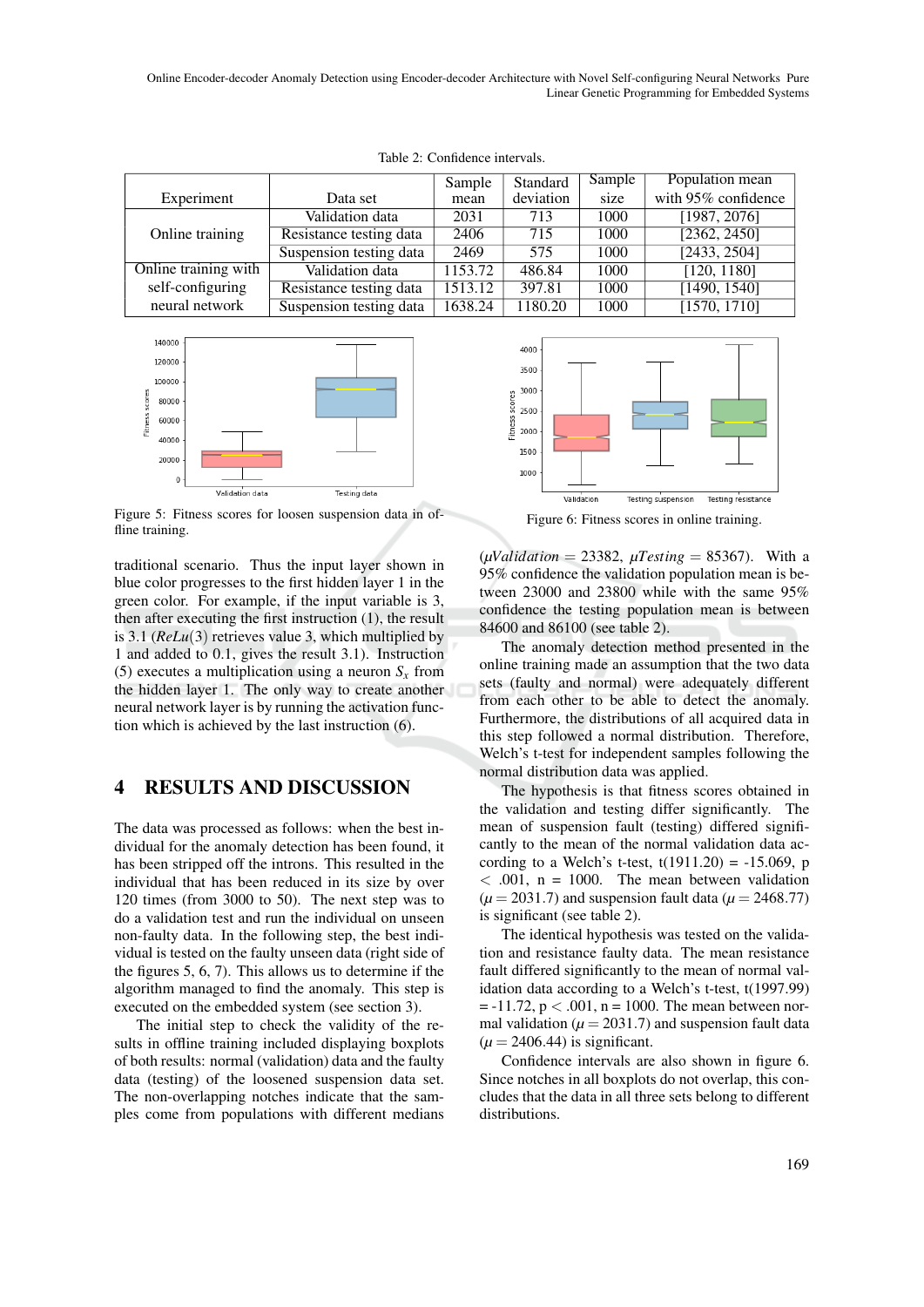

Figure 7: Fitness scores in online training using selfconfiguring neural network.

The proposed evolving neural network architecture uses the same assumptions as above. The individual was trained for 100 000 generations. The results are as follows: the Welch's t-test between validation and suspension showed that  $t(1329) = 12.0014$ ,  $p < .001$ ,  $n = 1000$ . The mean between normal validation ( $\mu$  = 1153.72) and suspension fault data  $(\mu = 1638.24)$  is significant. The results between validation and resistance show similar outcome: t(1921)  $= 18.0772$ , p < .001, n = 1000. The mean of resistance data is  $\mu = 1513.12$  (see table 2). By conventional criteria, this difference is considered to be extremely statistically significant.

Therefore the proposed EncDecAD using linear genetic programming verifies these anomalies.

### HNC 5 CONCLUSION AND FUTURE WORK

This paper presents two approaches to detect anomalies using encoder-decoder architecture while utilizing linear genetic programming. This is an improvement compared to the conventional neural network approach: firstly, the proposed method is faster by at least one order of magnitude, and secondly, it can be easily run on an embedded device. The first approach includes encoder-decoder anomaly detection using linear genetic programming on an embedded device. The second "teaser" approach presented suggests an approach using a self-evolving neural network employing genetic algorithm to simultaneously evolve the architecture, weights and bias.

The suggested approaches have been evaluated by applying data from an autonomous multisensor minivehicle with 19 features and a CAN-bus. The vehicle has been run repeatedly on different paths to gather data with induced anomalies, such as loosened suspension and soldered resistor in series with the battery.

The experiments were carried out on an embedded device, STM32-F407. The results included comparing the distributions of the acquired fitness scores between the validation (normal) data and testing (faulty) data. The proposed encoder-decoder anomaly detection using linear genetic programming verifies anomalies by applying Welch's t-test on the two data sets.

To our knowledge there is no previous research where an encoder-decoder anomaly detection has been performed using linear genetic programming. The framework presented for detecting anomalies can be applied to a broader class of problems including sequence problems. This can open new opportunities of having an anomaly detection system in any vehicle, e.g., placing such a device in an electric vehicle and allowing it to develop a model for the precise car or driver.

Further experimental investigations include graduating from encoder-decoder anomaly detection to adversarial neural networks which may improve the ability to identify which anomaly has been triggered.

# REFERENCES

- Ahmed, M., Mahmood, A. N., and Islam, M. R. (2016). A survey of anomaly detection techniques in financial domain. *Future Generation Computer Systems*, 55:278–288.
- Ahmed, R., El Sayed, M., Gadsden, S. A., Tjong, J., and Habibi, S. (2015). Automotive internal-combustionengine fault detection and classification using artificial neural network techniques. *IEEE Transactions on vehicular technology*, 64(1):21–33.
- An, J. and Cho, S. (2015). Variational autoencoder based anomaly detection using reconstruction probability. *Special Lecture on IE*, 2:1–18.
- Assunção, F., Lourenço, N., Machado, P., and Ribeiro, B. (2018). Evolving the topology of large scale deep neural networks. In *European Conference on Genetic Programming*, pages 19–34. Springer.
- Banzhaf, W., Nordin, P., Keller, R. E., and Francone, F. D. (1998). *Genetic programming: an introduction*, volume 1. Morgan Kaufmann San Francisco.
- Baxt, W. G. (1991). Use of an artificial neural network for the diagnosis of myocardial infarction. *Annals of internal medicine*, 115(11):843–848.
- Brameier, M. and Banzhaf, W. (2001). A comparison of linear genetic programming and neural networks in medical data mining. *IEEE Transactions on Evolutionary Computation*, 5(1):17–26.
- Brameier, M. F. and Banzhaf, W. (2007). Basic concepts of linear genetic programming. *Linear Genetic Programming*, pages 13–34.
- Chandola, V., Banerjee, A., and Kumar, V. (2009).